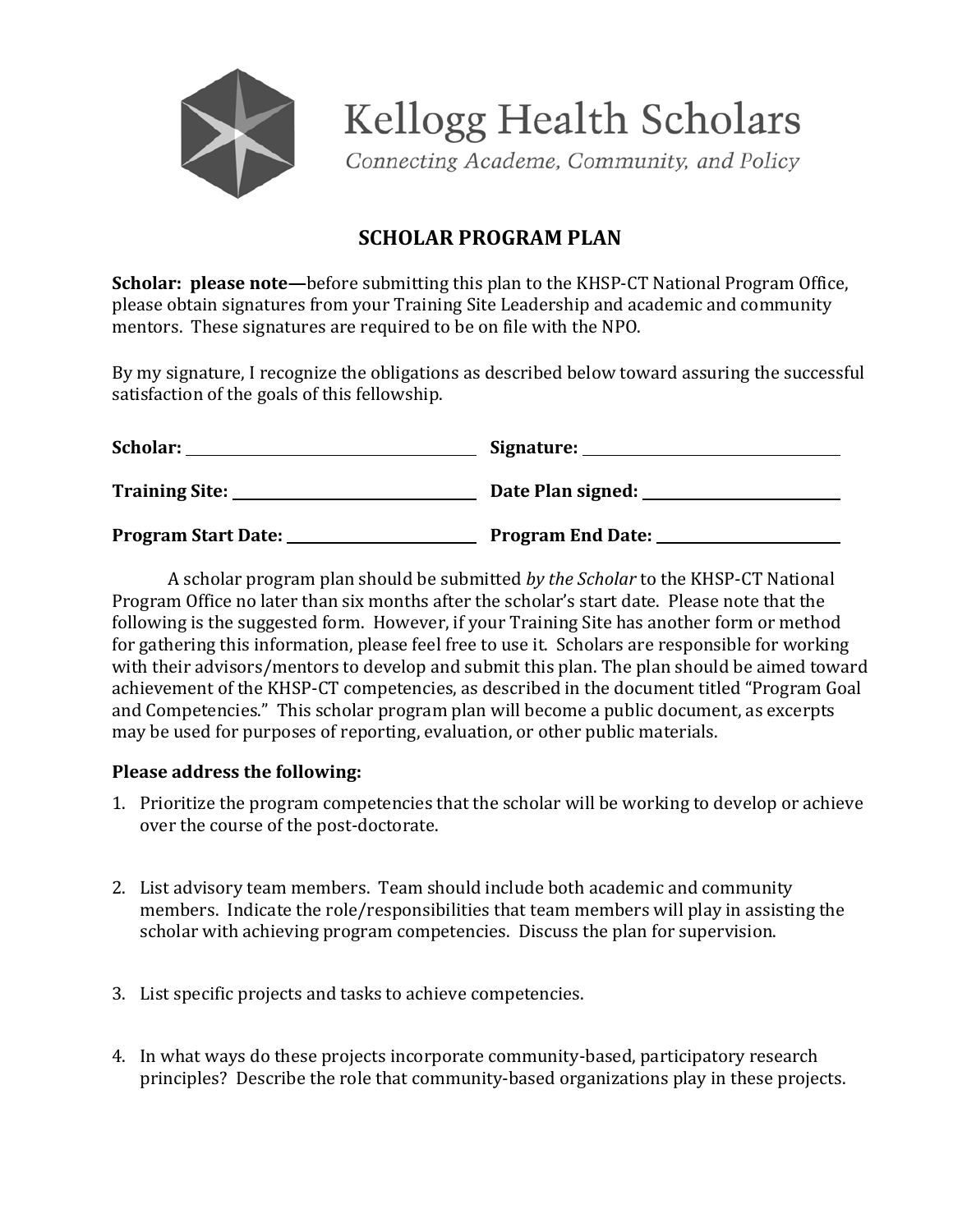

Connecting Academe, Community, and Policy

- 5. What implications for policy do these projects have? In what ways does the scholar plan to involve policy/advocacy organizations and advisory team members in the process of translating research to policy? What products will be produced or activities carried out in this process?
- 6. Describe any additional plans for orientation to the university and community (since the submission of the Statement of Current Plans).
- 7. List coursework and/or training needed, and how it will be provided.
- 8. Discuss plan for writing, presentations, and publication.
- 9. Discuss plan for teaching.
- 10. Discuss job search plans.
- 11. Outline a timeline indicating important target dates for program plan elements during the time period

(advisory team, orientation, projects, tasks, coursework/training, writing/publication, presentations, policy products or activities, teaching, and job search).

### **By our signatures, each of us recognizes our obligations as described in the program plan toward assuring the successful satisfaction of the goals of this fellowship.**

*The following points have been considered in reviewing this Program Plan:*

- 1. Appropriate mentoring relationships have been identified to support the scholar.
- 2. Sufficient resources are available to support this program plan.
- 3. This project can be completed within the timeframe OR plans are in place to sustain the project.
- 4. There is sufficient supervisory and technical capacity to carry out this project.
- 5. The plan for translating the research findings into policy products or activities is achievable.
- 6. The plan fulfills the requirements of KHSP‐CT.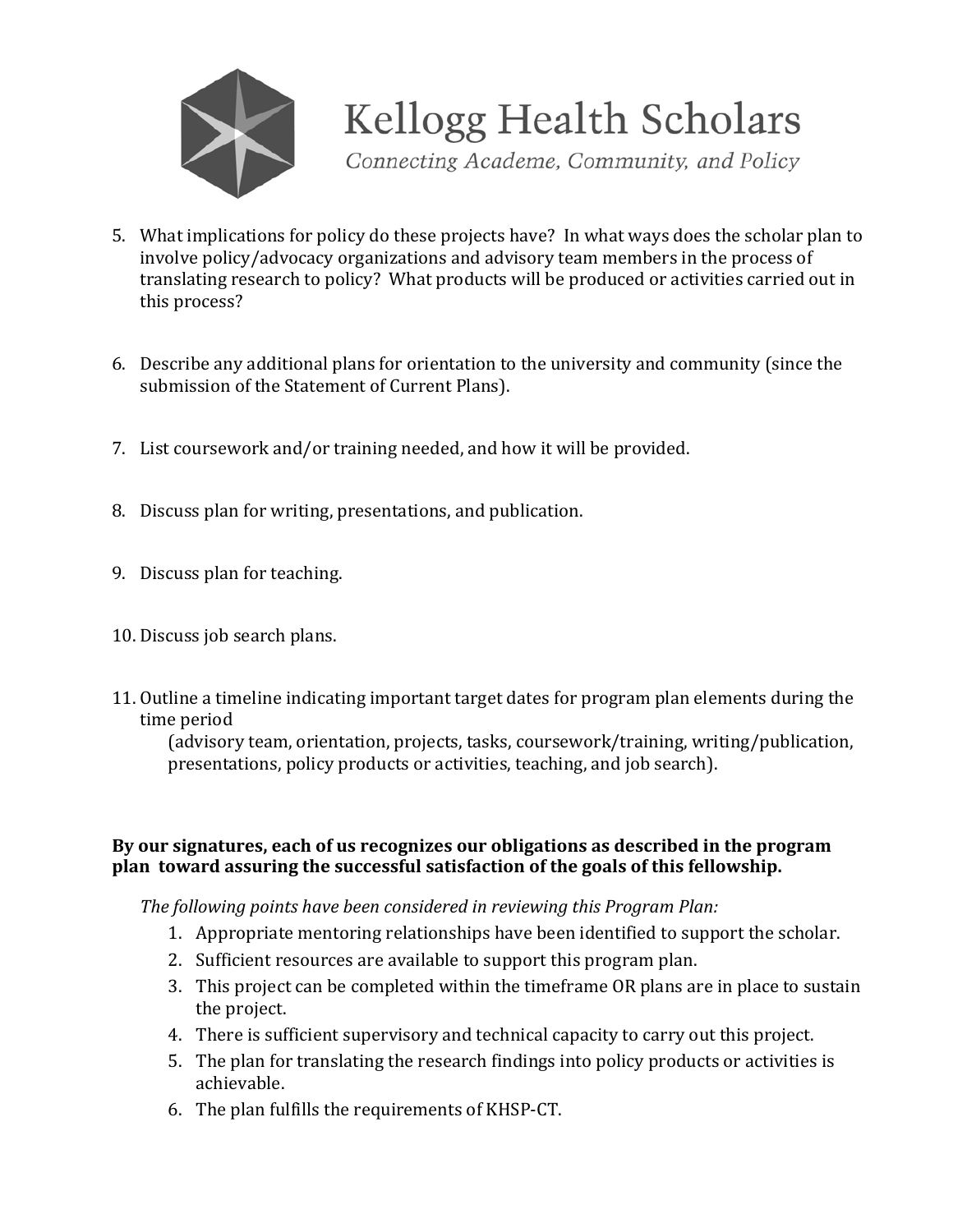

Connecting Academe, Community, and Policy

| (please provide complete information below)                                                    |  |
|------------------------------------------------------------------------------------------------|--|
| Academic Mentor/Advisor: ______________________<br>(please provide complete information below) |  |
| (if different from Academic Mentor listed above)                                               |  |

Please provide the following contact information for each community and academic mentor and turn in with the Program Plan. If more than one community or academic mentor, also include their complete information. List your primary community and academic mentors first as these are the individuals who will be invited to participate at the annual networking meeting.

#### **Community Mentor:**

| Community Organization: Community Organization:        |  |
|--------------------------------------------------------|--|
|                                                        |  |
|                                                        |  |
| Telephone #: $\frac{1}{2}$ Fax #:                      |  |
|                                                        |  |
|                                                        |  |
|                                                        |  |
| <b>Academic Mentor/Advisor:</b>                        |  |
|                                                        |  |
|                                                        |  |
|                                                        |  |
|                                                        |  |
|                                                        |  |
| Telephone #: $\frac{1}{2}$ Fax #: $\frac{1}{2}$ Fax #: |  |
|                                                        |  |